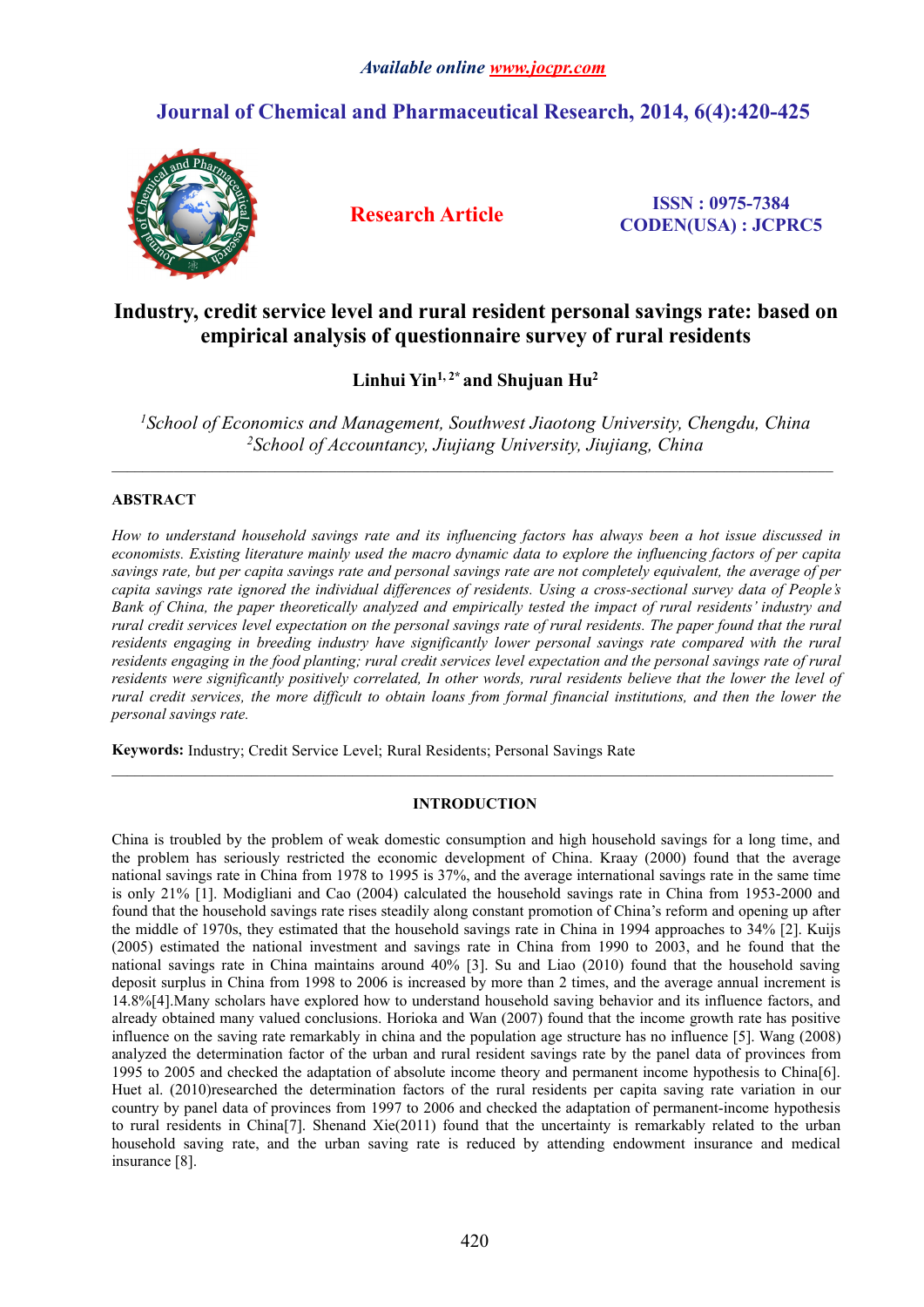The research contribution of the paper is to explore the factors affecting the rural resident personnel saving rate difference in the same period by using the rural resident questionnaire survey data in the same period, and theoretically analyze and empirically test the influence of industries of rural residents and rural credit service level on the rural resident personnel saving rate. The paper expands the research on the influence factor on the resident saving, enriches the existing saving theory, helps the people better understand the resident saving behavior and consumption behavior well and provides references to economic development decision.

*\_\_\_\_\_\_\_\_\_\_\_\_\_\_\_\_\_\_\_\_\_\_\_\_\_\_\_\_\_\_\_\_\_\_\_\_\_\_\_\_\_\_\_\_\_\_\_\_\_\_\_\_\_\_\_\_\_\_\_\_\_\_\_\_\_\_\_\_\_\_\_\_\_\_\_\_\_\_*

## **2.Theoretical analysis and research hypothesis**

## **2.1 Engaged industries of rural residents and personnel saving rate of rural residents**

The engaged industries of rural residents shallaffect the income level, consumption habit and investment behavior. The main engaged industries of rural residents in our country at present comprise planting industry, forestry, breeding industry, fishery, agriculture  $\&$  farming service industry, out-migration for work, running business and the like. In many rural places, many rural residents live by planting food and this kind of residents are popular in rural places, but due to the large population, the plowing field distributed to each person is limited, and food planting is done mostly by the persons rather than mechanized operation like western developed countries, so that the food planting productivity is low and the resident income islow. Under the circumstances, many rural residents begin to change their engaged industries in order to obtain more income, they begin engaging in planting industrial crop or forestry, stock raising, out-migration for work and the like from the traditional food planting. The changed industry shall bring higher income, According to the Keynesianism, from the transactions motive and precautionary motive, when the income is increased, the saving shall be increased, and the marginal propensity to save shall be continuously increased along the continuous increasing of the income. Sowe think that the higher income of other rural residents brings a higher saving rate compared with the rural residents engaging in the food planting. But, on the other hand, we know that other rural residents are likely to own higher consumer spending or investment spending. For example, the investment spending of the breeding industry is usually higher than that of the food planting, this is because that if the breeding industry wants to obtain high profits, it must have a certain investment scale, the farmers increase the investment continuously under the drive of the profit, thus the investment spending is higher than the food planting spending of the plow. Compared with the rural residents engaging in food planting, higher consumption or investment spending of other rural residents shall reduce the saving rate. We can find from the above analysis that the industries apart from the food planting engaged by the rural residents generate two kinds of contrary force to the saving rate. Obviously, the increasing or decreasing of the saving rate depend on the comparison of the two kinds of forces.

Hypothesis 1-0: compared with the rural residents engaging in the food planting, the rural residents engaging in other industries have lower personal saving rate.

Hypothesis 1-1: compared with the rural residents engaging in the food planting, the rural residents engaging in other industries have higher personal saving rate.

## **2.2Rural credit service level expectation and rural resident personnel saving rate**

The rural credit service refers to the credit service provided to the rural residents by rural formal financial institutions branches, the rural credit service level expectation is the analysis and judgment made by the rural residents to the rural credit service level. At present, the rural credit service level is low in vast rural areas,so that the rural residents are hard to apply the loan. When rural residents need to loan, more residents turn to relative, friend or other private rather than formal financing institution. Guang'an center branch of People's Bank of China has found when the rural residents is in shortage of funds, the loan ratio of the formal financial institution is 14.9%, and the loan ratio of private financing is  $85.1\%$  [9]. The reasons resulting in lower rural credit service level comprise: firstly, the credit fund scale is limited, the management limited by the asset-liability ratio cannot meet the loan demand of rural residents [10]; secondly, the financing institution branches and their business scope are gradually shrunk; thirdly, the credit structure is unreasonable, more credit is invested in manufacturing industry, real estate industry and the like rather than agricultural credit [9]. The formal financial institution cannot meet the loan demand, so that the residents turn to the private loan gradually, and the private loan market is gradually enlarged. The questionnaire survey of Hainan Zhou center bank research group (2011) of People's Bank of China found that the private loan scale of farmers in Hainan Zhou in 2008 is increased by 166% than 2007, and in 2009 increased by 52% than 2008[11]. At the same time, we found that the loan interest rate level of private loan market is much higher than the loan of formal financial institution although the private loan market has flexible and convenient procedure. Hainan center branch of People's Bank of China monitors the framers in Hainan Zhou in each season and has found that the private load interest rate level is higher than the national base rate, even exceeding four times [11]. The relative shrinkage of the rural formal financial institution loan has resulted in sharpened contradiction between supply and demand of funds in rural areas, thus the private loan interest rate is further promoted. Along the continuous promotion of new rural construction, the rural residents have stronger and stronger demand for funds [12], the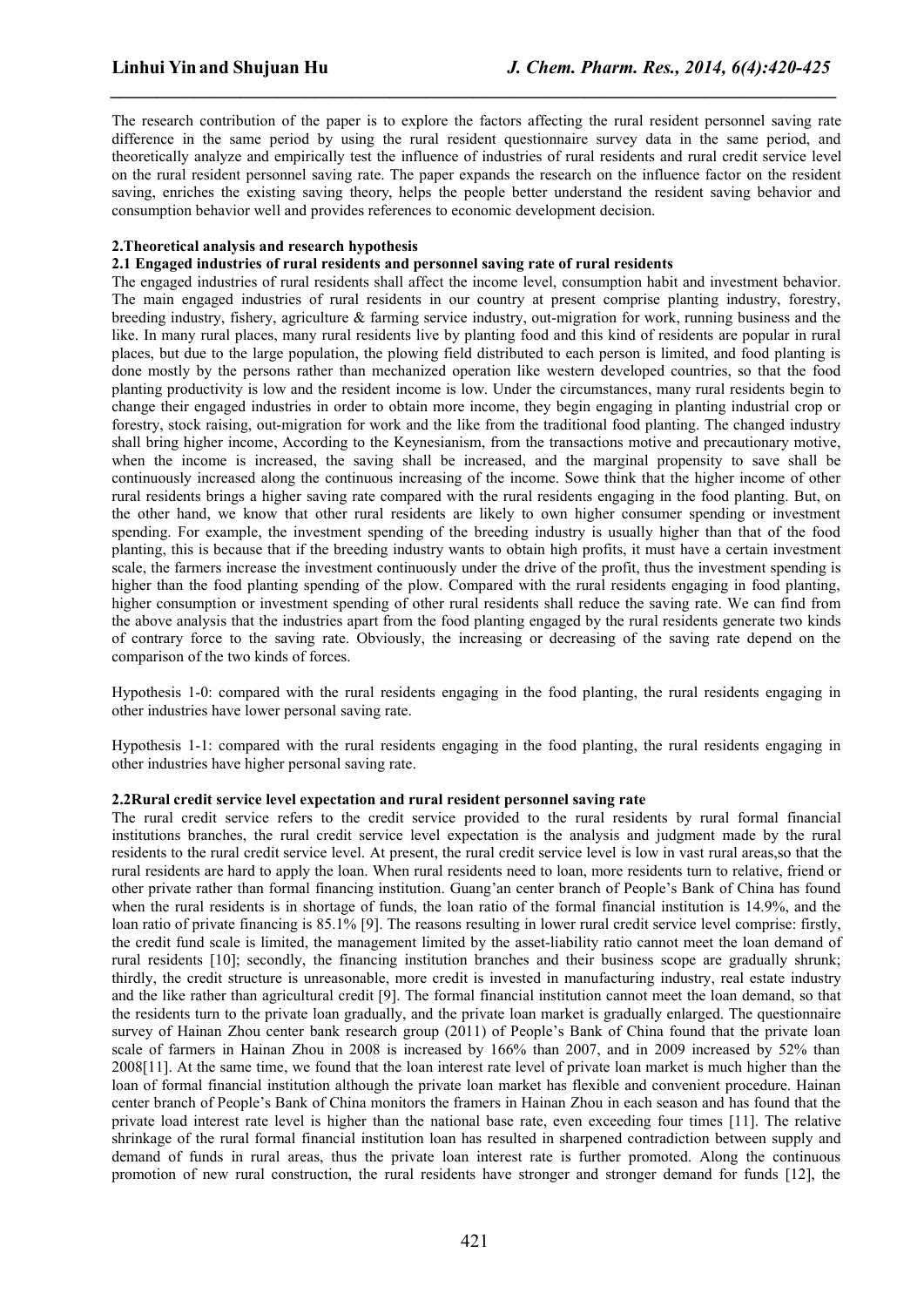contradiction between supply and demand of funds in rural areas is hard to be greatly eased in a short time. We can expect that the high interest rate state of the private loan shall be continuous in a long time. Extra-high private loan interest rate attracts more private idle money to be invested in the private loan market rather than the bank. We can conclude if the rural residents think the rural credit service level is low, and the rural residents are hard to apply loan from the formal financial institution, so they are likely to invest more idle money into the private loan market rather than the bank to increase the personnel bank savings. Under the condition that the rural residents are hard to apply the loan from the formal financial institution, the contradiction between supply and demand of funds in rural areas is hard to be eased but sharpened, and thus the private loan is likely to obtain high interest rate.

*\_\_\_\_\_\_\_\_\_\_\_\_\_\_\_\_\_\_\_\_\_\_\_\_\_\_\_\_\_\_\_\_\_\_\_\_\_\_\_\_\_\_\_\_\_\_\_\_\_\_\_\_\_\_\_\_\_\_\_\_\_\_\_\_\_\_\_\_\_\_\_\_\_\_\_\_\_\_*

Hypothesis 2: the rural residents think that the lower the rural credit service level, the harder the loan applied from the formal financial institution, and then the lower the personnel saving rate.

### **3. Research design**

The data of the paper is from the questionnaire survey data of rural residents in the fourth seasons in ten counties by People's Bank of China. The questionnaire survey comprises six parts involving 32 problems, and there are 500 effective questionnaires.

To test the hypothesis presented in the paper, set the following test model:

$$
CXLV = \beta_0 + \beta_1 YZHI + \beta_2 NFWU + \beta_3 WDG + \beta_4 QITA + \beta_5 XDFW + \sum \gamma Control \text{ Variable } + \varepsilon
$$
\n(1)

In Formula (1), CXLV is the rural resident personnel saving rate, which is defined as the proportion of rural resident bank saving accounting for the net income [13]. The main saving form of the rural residents is bank saving at present, so the paper takes the bank saving as the proxy variable of resident savings, the rural resident personnel saving rate is defined as the proportion of the rural resident bank savings accounting for the net income. In view of the demand of form design of the questionnaire survey, the rural resident personnel saving rate is divided into four grades. The detail definition sees table (1).

YZHI, NFWU, WDG and QITA are the dummy variables of the engaged industries of rural residents. In view of the specific conditions of the engaged industries of the rural residents, the industries are divided into five categories: food planting industry, breeding industry, food processing and rural transportation, out-migration for work and other businesses. The people engaging in the food planting industry in the sample accounts for 46%, the food planting industry is used as the base industry, and the other four industries are provided with dummy variables, YZHI, NFWU, WDG and QITA. The detail definition sees table (1).

XDFW is the dummy variable of rural credit service level expectation. There is no object standard to evaluate the rural credit service level at present, and relevant literature has not been found to quantify the rural credit service level. We think the important standard to embody the rural credit service level as follows: the rural residents can apply for and obtain the loan from formal financial institution (such as credit union, bank and the like) or not when they are in shortage of funds, if so, we think that the local rural credit service level is high, and if not, we think the credit service level is low. The detail definition sees table (1).

According to research on the current literature $[1, 7-8, 13-14]$ , we control the influence of the following variables. The detail definition sees table (1).

| Variables                                    | symbol                         | Variable definition                                                                                                                                                                     | Remarks                                |  |  |  |
|----------------------------------------------|--------------------------------|-----------------------------------------------------------------------------------------------------------------------------------------------------------------------------------------|----------------------------------------|--|--|--|
| Rural resident<br>personnel<br>saving rate   | <b>CXLV</b>                    | In recent three months, the ratio of the family income used in the bank deposit is 0, does<br>not exceed $10\%$ , $20\%$ and above $20\%$ , the value is 0, 1, 2 and 3.                 |                                        |  |  |  |
|                                              | <b>YZHI</b>                    | If the rural residents engage in the breeding industry, YZHI is 1, and if not, YZHI is 0.                                                                                               | Based on the rural                     |  |  |  |
| Engaged<br>industries of                     | <b>NFWU</b><br>not. NFWU is 0. | If the rural residents engage in food processing or rural transportation, NFWU is 1, and if                                                                                             | residents engaging in<br>food planting |  |  |  |
| rural residents                              | <b>WDG</b><br><b>OITA</b>      | If the rural residents engage in out-migration for work, WDG is 1, and if not, WDG is 0.<br>If the rural residents engage in other business, QITA is 1, and if not, QITA is 0.          |                                        |  |  |  |
| Rural credit<br>service level<br>expectation | <b>XDFW</b>                    | If the rural residents apply for loan from formal financial institution, it is expected that<br>the rural residents are usually able to get the loan, XDFW is 1, and if not, XDFW is 0. |                                        |  |  |  |
| Current income<br>level                      | <b>SR</b>                      | According to the family income below $2,000$ Yuan, $2,000-5,000$ Yuan, $5,000-10,000$<br>Yuan, 10,000-20,000 Yuan, and above 20,000 Yuan, the value is 1, 2, 3, 4 and 5.                |                                        |  |  |  |
| Income<br>expectation in                     | WSR1                           | If the income of the rural residents is greatly increased in next three months, WSR1 is 1,<br>and if not, WSR1 is 0.                                                                    | Based on the rural<br>residents with   |  |  |  |

#### **Table.1Detail Definition of All Variables of Regression Model**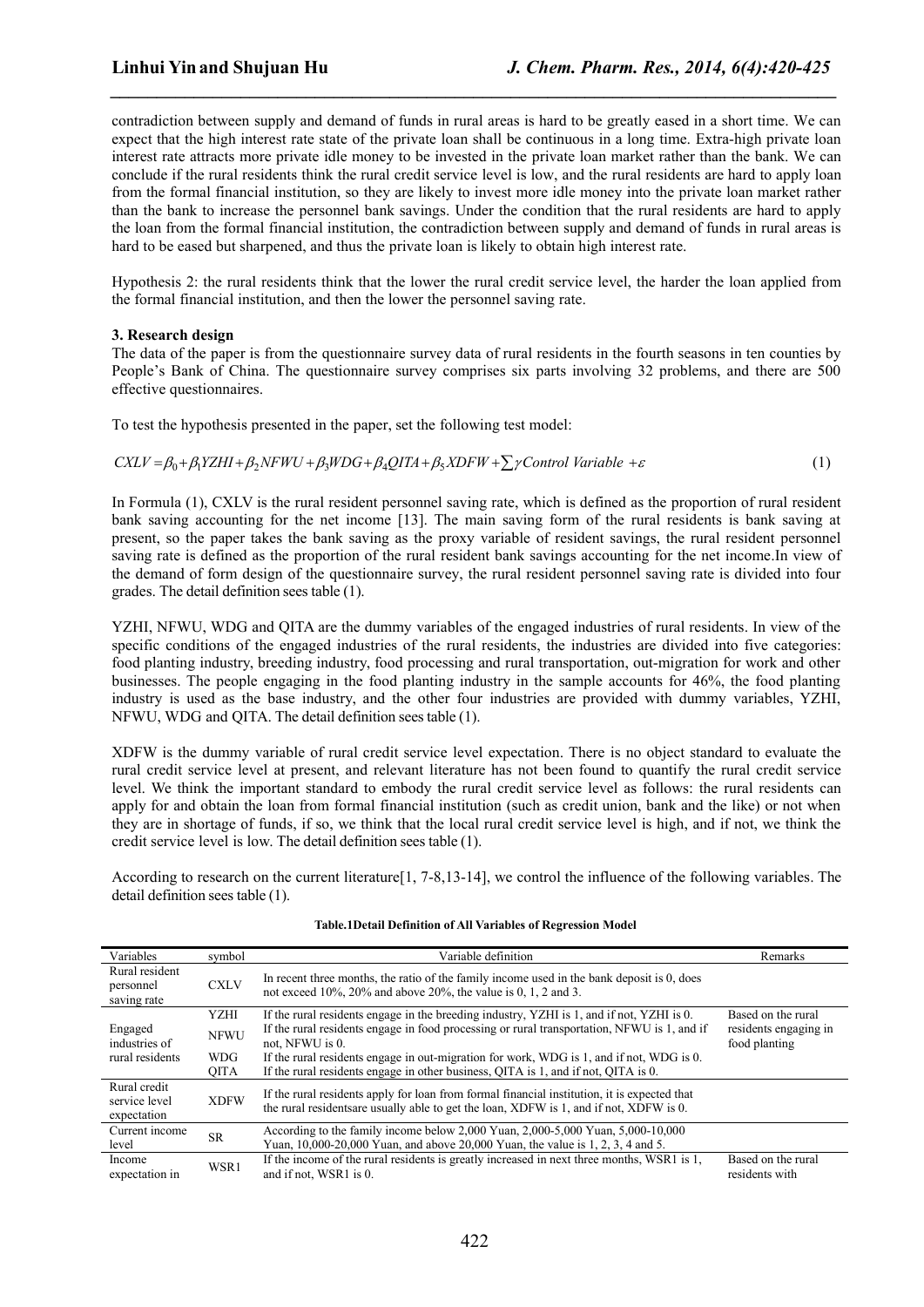*\_\_\_\_\_\_\_\_\_\_\_\_\_\_\_\_\_\_\_\_\_\_\_\_\_\_\_\_\_\_\_\_\_\_\_\_\_\_\_\_\_\_\_\_\_\_\_\_\_\_\_\_\_\_\_\_\_\_\_\_\_\_\_\_\_\_\_\_\_\_\_\_\_\_\_\_\_\_*

| future                                              | WSR2            | If the income of the rural residents is increased in next three months, WSR2 is 1, and if<br>not, WSR2 is 0.                                                                                  | unchangeable income<br>in next three months                             |
|-----------------------------------------------------|-----------------|-----------------------------------------------------------------------------------------------------------------------------------------------------------------------------------------------|-------------------------------------------------------------------------|
|                                                     | WSR3            | If the income of the rural residents is decreased in next three months, WSR3 is 1, and if<br>not, WSR3 is 0.                                                                                  |                                                                         |
|                                                     | SRZ1            | If the family income is greatly increased in recent three month than the same period of<br>the last year, SRZ1 is 1, and if not, SRZ1 is 0.                                                   | Based on the family<br>with unchangeable                                |
| Income growth<br>rate                               | SRZ2            | If the family income is increased in recent three month than the same period of the last<br>year, SRZ1 is 2, and if not, SRZ2 is 0.                                                           | income in recent three<br>month                                         |
|                                                     | SRZ3            | If the family income is decreased in recent three month than the same period of the last<br>year, SRZ3 is 1, and if not, SRZ3 is 0.                                                           |                                                                         |
| Deposit interest<br>rate                            | <b>CKLV</b>     | If the rural residents think the current deposit interest rate is high, CKLV is 1, and if not,<br>CKLV is 0.                                                                                  |                                                                         |
| Loan interest                                       | DKLV1           | If the rural residents think that the formal financial institution has very high loan interest<br>rate, DKLV1 is 1, and if not, DKLV1 is 0.                                                   | Based on the rural<br>residents thinking that                           |
| rate                                                | DKLV2           | If the rural residents think that the formal financial institution has Relatively high loan<br>interest rate, DKLV2 is 1, and if not, DKLV2 is 0.                                             | the formal financial<br>institution has suitable<br>loan interest rate. |
| Agricultural<br>product price                       | <b>LJIA</b>     | If the rural residents think that the current food has high price, LJLA is 1, and if not, LJLA is 0.                                                                                          |                                                                         |
| Agricultural<br>means of<br>production price        | <b>WZJ</b>      | If the rural residents think that the current pesticide, chemical fertilizer, seed and the like<br>have high price, WZJ is 1, and if not, WZJ is 0.                                           |                                                                         |
| Consumption<br>price<br>expectation in<br>future    | <b>HXJ</b>      | If the rural residents think that the consumption price will rise in next three months, HXJ<br>is 1, and if not, HXJ is 0.                                                                    |                                                                         |
| Family                                              | JTS1            | If there are four family populations, JTS1 is 1, and if not, JTS1 is 0.                                                                                                                       | Based on the family<br>with three members at                            |
| population                                          | JTS2            | If there are five family populations at least, JTS2 is 1, and if not, JTS2 is 0.                                                                                                              | most                                                                    |
| Cash owned                                          | XJ              | According to below 100 Yuan, 100-500 Yuan, 500-1,000 Yuan, and above 1,000 Yuanin<br>cash, the value is $1, 2, 3$ and 4.                                                                      |                                                                         |
| Stock owned                                         | GP              | If the family has stock, GP is 1, and if not, GP is 0.                                                                                                                                        |                                                                         |
| Life insurance                                      | BX1<br>BX2      | If the life insurance of the family is less than $2,000$ Yuan, BX is 1, and if not, BX1 is 0.<br>If the life insurance of the family is more than 2,000 Yuan, BX2 is 1, and if not, BX2 is 0. | Based on the family<br>without life insurance                           |
| Consumption<br>spending<br>expectation in<br>future | XF              | If the rural residents will buy large durable consumer goods, house, large-middle farm<br>machine, XF is 1, and if not, XF is 0.                                                              |                                                                         |
|                                                     | JK1             | If the family loan is below 2,000 Yuan, JK1 is 1, and if not, JK1 is 0.                                                                                                                       | Based on the family                                                     |
| Loan                                                | JK <sub>2</sub> | If the family loan is $2,000-5,000$ Yuan, JK2 is 1, and if not, JK2 is 0.                                                                                                                     | without loan                                                            |
|                                                     | JK3             | If the family loan is $5,000-10,000$ Yuan, JK3 is 1, and if not, JK3 is 0.                                                                                                                    |                                                                         |
|                                                     | JK4             | If the family loan is above $10,000$ Yuan, JK4 is 1, and if not, JK4 is 0.                                                                                                                    |                                                                         |
|                                                     | CX1             | If the family savings is 2000-5000 Yuan, CX1 is 1, and if not, CX1 is 0.                                                                                                                      | Based on the family                                                     |
| Savings                                             | CX2             | If the family savings is 5000-10000 Yuan, CX2 is 1, and if not, CX2 is 0.                                                                                                                     | of which the savings                                                    |
|                                                     | CX3             | If the family savings is $10000-20000$ Yuan, CX3 is 1, and if not, CX3 is 0.                                                                                                                  | sum is less than 2,000                                                  |
|                                                     | CX4             | If the family savings is above 20,000 Yuan, CX4 is 1, and if not, CX4 is 0.                                                                                                                   | Yuan                                                                    |

#### **4. Empirical result and analysis**

The paper selects the model by probit ranking so as to carry out regression analysis; and the research results are as shown in column (1) and (2) of table 2. The column (1) is unsteady regression result; and the column (2) is steady regression result. It can be seen from column (1) and (2) of the table 2 that the rural residents engaging in breeding industry (YZHI) has lower personnel saving rate than the rural residents engaging in the food planting whether to adopt unsteady regression or steady regression; and the YZHI regression coefficient -1.651 has passed the test on 1% of remarkable level. This shows that even though the rural residents engaging in breeding industry has higher income than the rural residents engaging in the food planting, and the personnel saving rate isimproved, but the effect cannot counteract the daily production and operation spending of the rural residents engaging in breeding industry and the personnel saving rate decreasing brought by enlarging the investment scale, and eventually the personnel saving rate of the rural residents engaging in breeding industry is remarkably reduced. It tests the correction of the hypothesis 1-0, i.e., compared with the rural residents engaging in food planting, the rural residents engaging in other industries have lower personnel saving rate. From the unsteady regression and steady regression, the personnel saving rate of the rural residents engaging in food processing or rural transportation (NFWU) and out-migration for work (WDG) has not passed through the significance test; and the personnel saving rate of the rural residents engaging in other businesses (QITA) has passed through 10% of remarkable level test in unsteady regression and not passed the test in the steady regression. This shows that the personnel saving rate growth effect of the increased income of the rural residents engaging in food processing or rural transportation, out-migration for work, and other business counteracts the personnel saving rate decreasing generated by the daily spending or investment increasing, and it shall not affect the personnel saving rate. We can conclude that the other industries engaged by the rural residents can reduce the personnel saving rate compared with the food planting industry, but the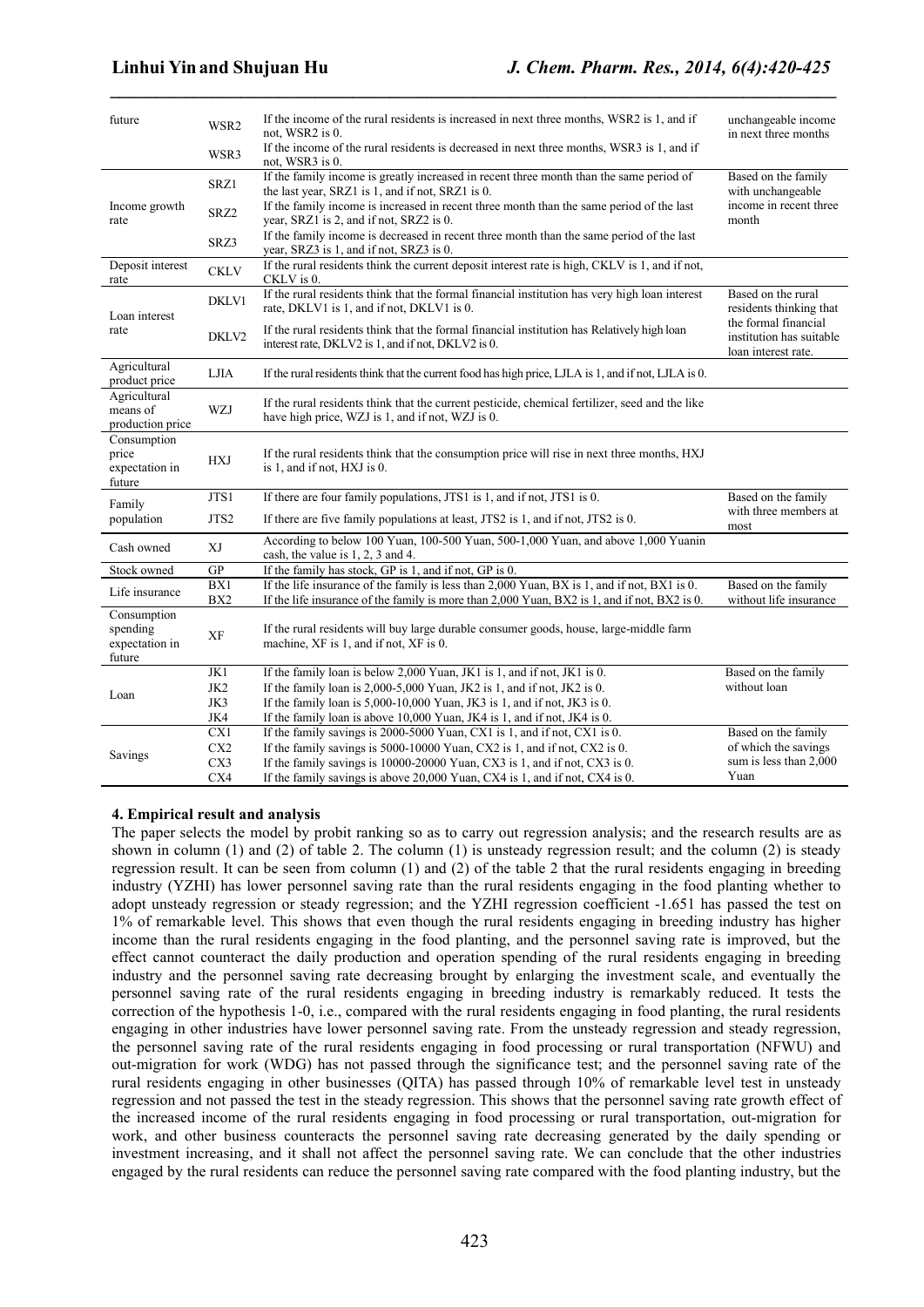conclusion is founding relatively to partial industries, we can not believe that the other industries engaged by the rural residents can significantly reduce the personnel saving rate.

*\_\_\_\_\_\_\_\_\_\_\_\_\_\_\_\_\_\_\_\_\_\_\_\_\_\_\_\_\_\_\_\_\_\_\_\_\_\_\_\_\_\_\_\_\_\_\_\_\_\_\_\_\_\_\_\_\_\_\_\_\_\_\_\_\_\_\_\_\_\_\_\_\_\_\_\_\_\_*

It can be seen from column (1) and (2) of the table 2 that the regression coefficient 0.766 of rural credit service level expectation (XDFW) has passed 5% of remarkable level in unsteady regression or steady regression, and this shows that the rural credit service level expectation affects the personnel saving rate of rural residents greatly and tests the correction of hypothesis 2. After the rural credit service level expectation is improved (i.e., when the rural residents apply loan from the formal financial institution, they can usually obtain the loan), the rural residents think that the improvement of the rural credit service level can greatly alleviate the tense contradiction between supply and demand of rural funds, and thereby it can reduce the dependency of rural residents on the private loan, and the interest rate level of the private loan capital can be reduced, and then the rural residents can reduce the expectation of private loan capital, they are willing to putting the money into the bank so as to increase the savings and reduce the capital in the private loan. After the rural credit service level expectation is reduced (i.e., when the rural residents apply loan from the formal financial institution, they cannot usually obtain the loan), the rural residents think that the reduced rural credit service level can aggravate the contradiction between supply and demand of rural funds, and thereby the rural residents will rely more on the private capital, and the interest rate level of the private loan can be improved, and then the rural resident can improve the expectation of the private loan capital, they are willing to put more money in the private loan market rather than the bank so as to reduce the savings in bank.

|                            | Probit model |             |             |             |             |             |  |  |
|----------------------------|--------------|-------------|-------------|-------------|-------------|-------------|--|--|
| Variable                   |              | (2)         | (3)         | (4)         | (5)         | Logit model |  |  |
|                            | (1)          | $-1.651***$ |             | $-1.497***$ |             | (6)         |  |  |
| <b>YZHI</b><br><b>NFWU</b> | $-1.651***$  |             | $-1.497***$ |             | $-2.706***$ | $-2.706**$  |  |  |
|                            | $(-3.082)$   | $(-3.217)$  | $(-2.896)$  | $(-3.314)$  | $(-2.785)$  | $(-2.369)$  |  |  |
|                            | $-0.362$     | $-0.362$    | $-0.38$     | $-0.38$     | $-0.392$    | $-0.392$    |  |  |
|                            | $(-0.573)$   | $(-0.56)$   | $(-0.625)$  | $(-0.622)$  | $(-0.349)$  | $(-0.295)$  |  |  |
| <b>WDG</b>                 | 0.046        | 0.046       | $-0.027$    | $-0.027$    | 0.265       | 0.265       |  |  |
|                            | (0.097)      | (0.105)     | $(-0.058)$  | $(-0.062)$  | (0.323)     | (0.314)     |  |  |
| <b>QITA</b>                | $-1.006*$    | $-1.006$    | $-0.765$    | $-0.765$    | $-1.942*$   | $-1.942$    |  |  |
|                            | $(-1.696)$   | $(-1.483)$  | $(-1.385)$  | $(-1.17)$   | $(-1.658)$  | $(-0.993)$  |  |  |
| <b>XDFW</b>                | $0.766**$    | $0.766**$   | $0.843**$   | $0.843***$  | 1.172**     | 1.172**     |  |  |
|                            | (2.23)       | (2.324)     | (2.497)     | (2.584)     | (2.184)     | (2.091)     |  |  |
| <b>SR</b>                  | 0.237        | $0.237*$    |             |             | 0.444       | $0.444*$    |  |  |
|                            | (1.382)      | (1.724)     |             |             | (1.519)     | (1.663)     |  |  |
| WSR1                       | 1.866***     | 1.866**     | $1.915***$  | $1.915**$   | $3.433**$   | $3.433*$    |  |  |
|                            | (2.598)      | (2.196)     | (2.812)     | (2.2)       | (2.485)     | (1.719)     |  |  |
| WSR2                       | $1.075***$   | $1.075***$  | $1.05***$   | $1.05***$   | 1.802***    | 1.802**     |  |  |
|                            | (2.996)      | (2.908)     | (3.145)     | (3.146)     | (2.722)     | (2.17)      |  |  |
| WSR3                       | 0.521        | 0.521       | 0.826       | 0.826       | 0.329       | 0.329       |  |  |
|                            | (0.87)       | (0.83)      | (1.431)     | (1.452)     | (0.29)      | (0.208)     |  |  |
| SRZ1                       | $-2.212***$  | $-2.212***$ | $-2.138***$ | $-2.138***$ | $-3.766***$ | $-3.766***$ |  |  |
|                            | $(-3.323)$   | $(-3.548)$  | $(-3.279)$  | $(-3.387)$  | $(-3.195)$  | $(-3.186)$  |  |  |
| SRZ2                       | $-1.247***$  | $-1.247***$ | $-1.061***$ | $-1.061***$ | $-2.129***$ | $-2.129**$  |  |  |
|                            | $(-3.353)$   | $(-3.138)$  | $(-3.039)$  | $(-3.063)$  | $(-3.075)$  | $(-2.456)$  |  |  |
| SRZ3                       | $-0.796$     | $-0.796$    | $-1.057$    | $-1.057$    | $-1.647$    | $-1.647$    |  |  |
|                            | $(-1.078)$   | $(-0.988)$  | $(-1.468)$  | $(-1.323)$  | $(-1.084)$  | $(-0.658)$  |  |  |
| <b>CKLV</b>                | $-0.341$     | $-0.341$    | $-0.191$    | $-0.191$    | $-0.753$    | $-0.753$    |  |  |
|                            | $(-0.944)$   | $(-0.883)$  | $(-0.581)$  | $(-0.568)$  | $(-1.112)$  | $(-0.776)$  |  |  |
| DKLV1                      | $-0.887*$    | $-0.887*$   |             |             | $-1.927**$  | $-1.927$    |  |  |
|                            | $(-1.771)$   | $(-1.669)$  |             |             | $(-2.04)$   | $(-1.385)$  |  |  |
| DKLV2                      | $-0.202$     | $-0.202$    |             |             | $-0.6$      | $-0.6$      |  |  |
|                            | $(-0.43)$    | $(-0.459)$  |             |             | $(-0.741)$  | $(-0.687)$  |  |  |
| <b>LJIA</b>                | $-0.123$     | $-0.123$    |             |             | $-0.274$    | $-0.274$    |  |  |
|                            | $(-0.352)$   | $(-0.371)$  |             |             | $(-0.444)$  | $(-0.406)$  |  |  |
| WZJ                        | $-0.017$     | $-0.017$    | $-0.052$    | $-0.052$    | 0.023       | 0.023       |  |  |
|                            | $(-0.046)$   | $(-0.047)$  | $(-0.162)$  | $(-0.17)$   | (0.037)     | (0.033)     |  |  |
|                            | 0.08         | 0.08        |             |             | 0.269       | 0.269       |  |  |
| <b>HXJ</b>                 | (0.185)      | (0.174)     |             |             | (0.339)     | (0.26)      |  |  |
|                            | $-0.759$     | $-0.759*$   | $-0.503$    | $-0.503$    | $-0.873$    | $-0.873$    |  |  |
| JTS1                       | $(-1.611)$   | $(-1.76)$   | $(-1.23)$   | $(-1.32)$   | $(-1.046)$  | $(-0.986)$  |  |  |
|                            | $-0.735*$    | $-0.735**$  | $-0.634$    | $-0.634*$   | $-1.002$    | $-1.002$    |  |  |
| JTS2                       | $(-1.806)$   | $(-2.127)$  | $(-1.615)$  | $(-1.895)$  | $(-1.396)$  | $(-1.357)$  |  |  |
|                            | $0.468**$    | $0.468**$   | $0.574***$  | $0.574***$  | $0.637*$    | 0.637       |  |  |
| XJ                         | (2.373)      | (2.352)     | (3.142)     | (3.117)     | (1.773)     | (1.498)     |  |  |
| <b>GP</b>                  | 0.694        | 0.694       | 1.199**     | 1.199**     | 1.181       | 1.181       |  |  |
|                            | (1.058)      | (1.103)     | (2.016)     | (1.977)     | (1.04)      | (0.989)     |  |  |
|                            | 0.312        | 0.312       | 0.406       | 0.406       | 0.671       | 0.671       |  |  |
| BX1                        | (0.784)      | (0.975)     | (1.062)     | (1.223)     | (0.992)     | (1.097)     |  |  |
|                            | $2.147***$   | $2.147***$  | 2.392***    | 2.392***    | 3.748***    | 3.748***    |  |  |
| BX <sub>2</sub>            | (3.259)      | (3.51)      | (3.774)     | (4.023)     | (3.162)     | (2.993)     |  |  |

| Table.2 the Regression Results of Formula (1) |  |
|-----------------------------------------------|--|
|-----------------------------------------------|--|